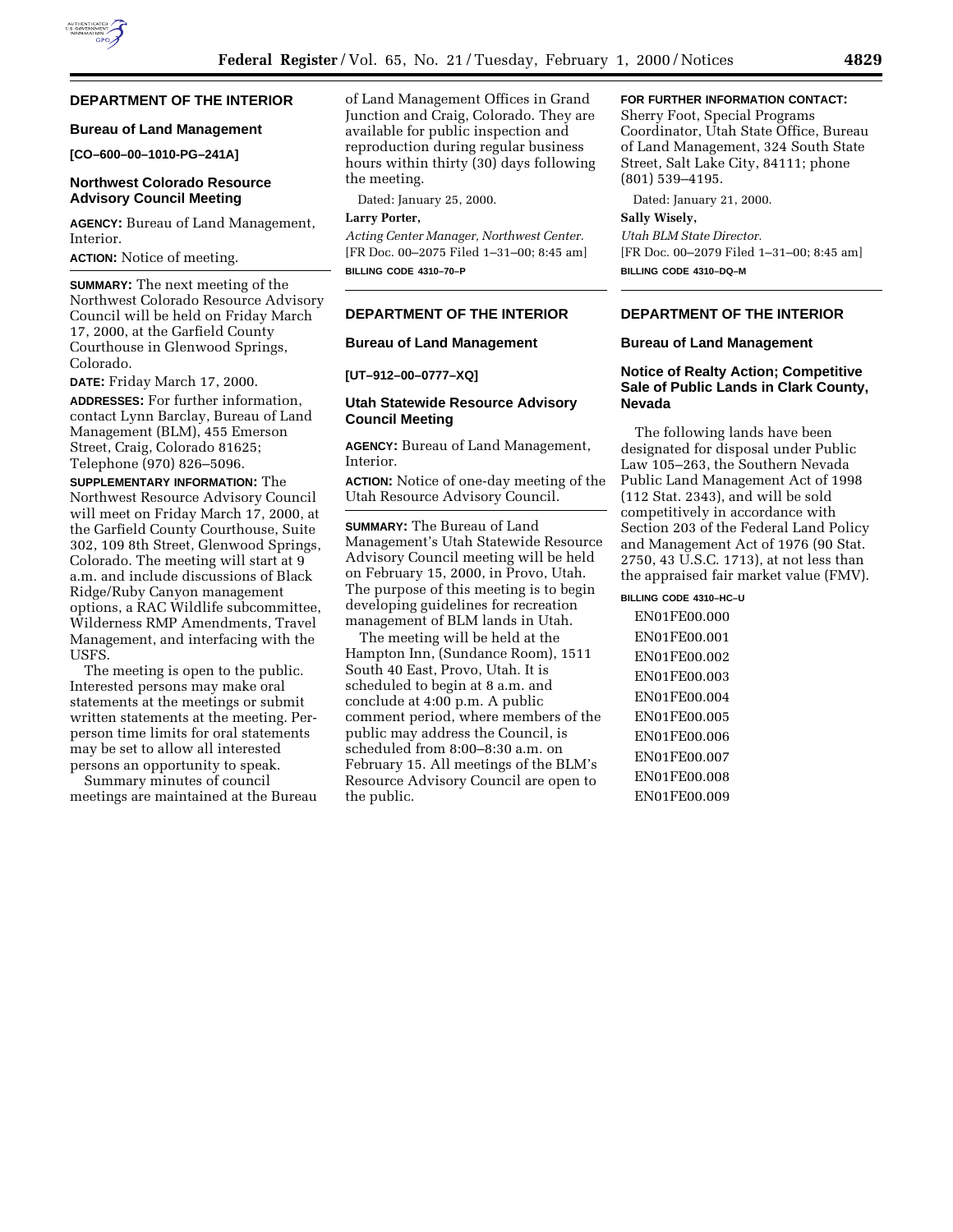| Serial/Parcel | Location/APN#                                                                                                | Gross   |
|---------------|--------------------------------------------------------------------------------------------------------------|---------|
| No.           |                                                                                                              | Acreage |
| N-65880/00-01 | T. 20 S., R. 59 E., sec. 1, $E\frac{\sqrt{E}}{2}E\frac{\sqrt{W}}{4}NW\frac{\sqrt{4}}{4}$ ,                   | 10.0    |
|               | W1/2SW1/4SE1/4NW1/4.                                                                                         |         |
|               | 137-1-201-14                                                                                                 |         |
| N-65881/00-02 | T. 20 S., R. 59 E., sec. 12, $E\frac{\lambda}{2}NE\frac{\lambda}{4}NW\frac{\lambda}{4}NW\frac{\lambda}{4}$ . | 5.0     |
|               | 137-12-101-3                                                                                                 |         |
| N-65882/00-03 | T. 20 S., R. 59 E., sec. 12, $E\frac{\sqrt{2}}{2SW\sqrt{4NE\frac{1}{4}NW\frac{1}{4}}}$                       | 5.0     |
|               | 137-12-101-11                                                                                                |         |
| N-65883/00-04 | T. 20 S., R. 59 E., sec. 12, $W\frac{1}{2}NW\frac{1}{4}NE\frac{1}{4}SW\frac{1}{4}$ .                         | 5.0     |
|               | 137-12-301-5                                                                                                 |         |
| N-65884/00-05 | T. 20 S., R. 59 E., sec. 12, $E\frac{\sqrt{E}}{2}E\frac{\sqrt{W}}{4}SW\frac{\sqrt{4}}{4}$ .                  | 5.0     |
|               | 137-12-301-12                                                                                                |         |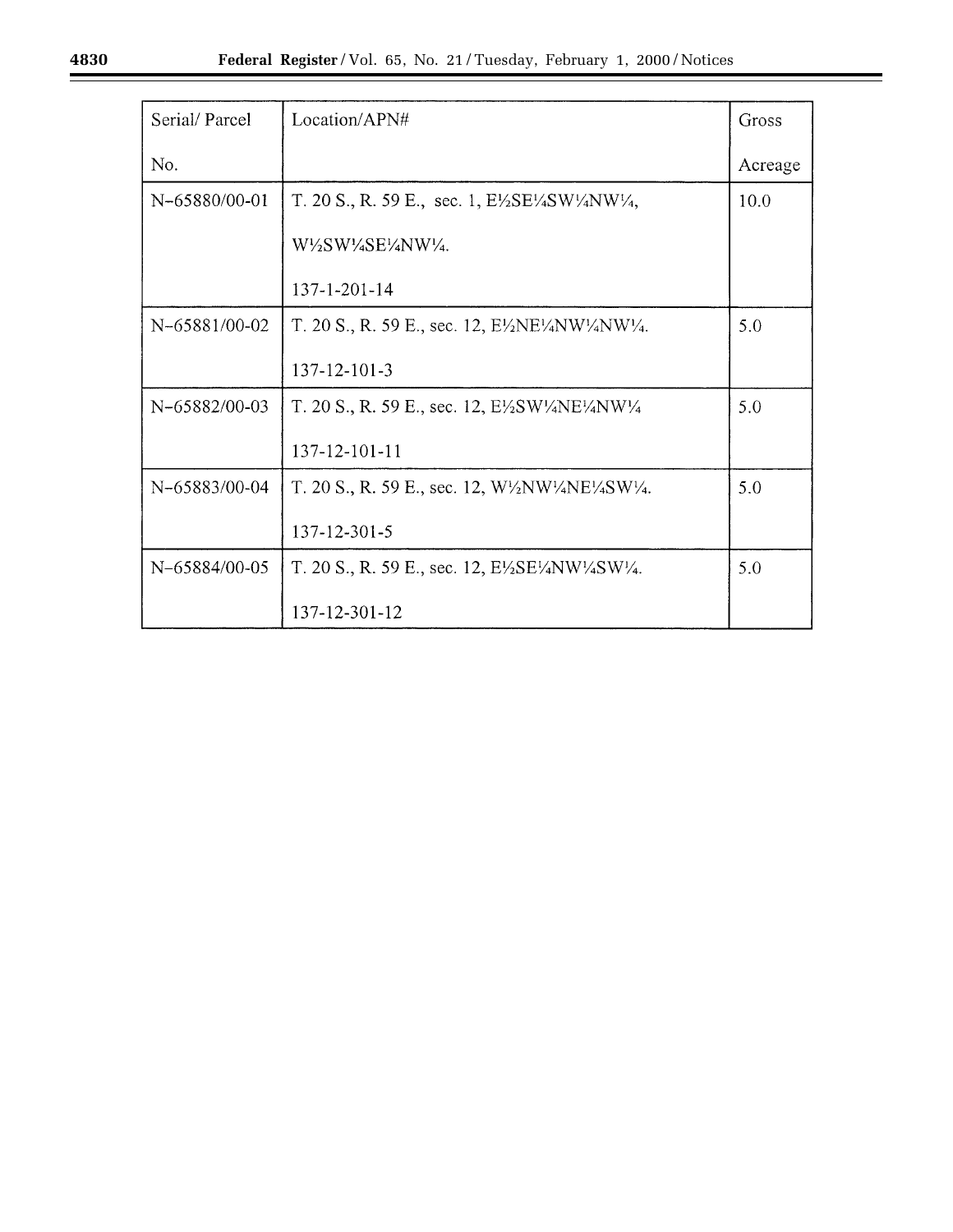| $N-65885-B/S$ | T. 20 S., R. 60 E., sec. 7, Lot 24                                                                                                                        | 5.47 |
|---------------|-----------------------------------------------------------------------------------------------------------------------------------------------------------|------|
| $/00 - 06$    | 138-07-301-001                                                                                                                                            |      |
| N-65886/00-07 | T. 21 S., R. 62 E., sec. 28, $E\frac{\text{1}}{2}SW\frac{\text{1}}{4}SE\frac{\text{1}}{4}SW\frac{\text{1}}{4}$ ,                                          | 10.0 |
|               | W½SE½SE½SW½.                                                                                                                                              |      |
|               | 161-28-04-008                                                                                                                                             |      |
| N-65887/00-08 | T. 22 S., R. 61 E., sec. 7, $SW\frac{1}{4SW}W\frac{1}{4NW\frac{1}{4}N}W\frac{1}{4}$ .                                                                     | 2.5  |
|               | 177-07-107-006                                                                                                                                            |      |
| N-65888/00-09 | T. 22 S., R. 61 E., sec. 7, Lot 13.                                                                                                                       | 2.5  |
|               | 177-07-201-002                                                                                                                                            |      |
| N-65889/00-10 | T. 22 S., R. 61 E., sec. 7, NW <sup>1</sup> / <sub>4</sub> NW <sup>1</sup> / <sub>4</sub> SE <sup>1</sup> / <sub>4</sub> NW <sup>1</sup> / <sub>4</sub> . | 2.5  |
|               | 177-07-203-008                                                                                                                                            |      |
| N-65890/00-11 | T. 22 S., R. 61 E., sec. 7, SW <sup>1</sup> / <sub>4</sub> NW <sup>1</sup> / <sub>4</sub> SE <sup>1</sup> / <sub>4</sub> NW <sup>1</sup> / <sub>4</sub> . | 2.5  |
|               | 177-07-203-008                                                                                                                                            |      |
| N-65891/00-12 | T. 22 S., R. 61 E., sec. 7, $NW\frac{1}{4}SW\frac{1}{4}SE\frac{1}{4}NW\frac{1}{4}$ .                                                                      | 2.5  |
|               | 177-07-203-008                                                                                                                                            |      |
| N-65892/00-13 | T. 22 S., R. 61 E., sec. 7, $SE\frac{\sqrt{4}}{4SW\sqrt{4}}SE\frac{\sqrt{4}}{4NW\sqrt{4}}$ .                                                              | 2.5  |
|               | 177-07-206-013                                                                                                                                            |      |
| N-65893/00-14 | T. 22 S., R. 61 E., sec. 10, lot 14                                                                                                                       | 2.5  |
|               | 177-10-201-018                                                                                                                                            |      |
| N-65894/00-15 | T. 22 S., R. 61 E., sec. 10, lot 15                                                                                                                       | 2.5  |
|               | 177-10-201-018                                                                                                                                            |      |
| N-65895/00-16 | T. 22 S., R. 61 E., sec. 10, lot 23                                                                                                                       | 2.5  |
|               | 177-10-301-009                                                                                                                                            |      |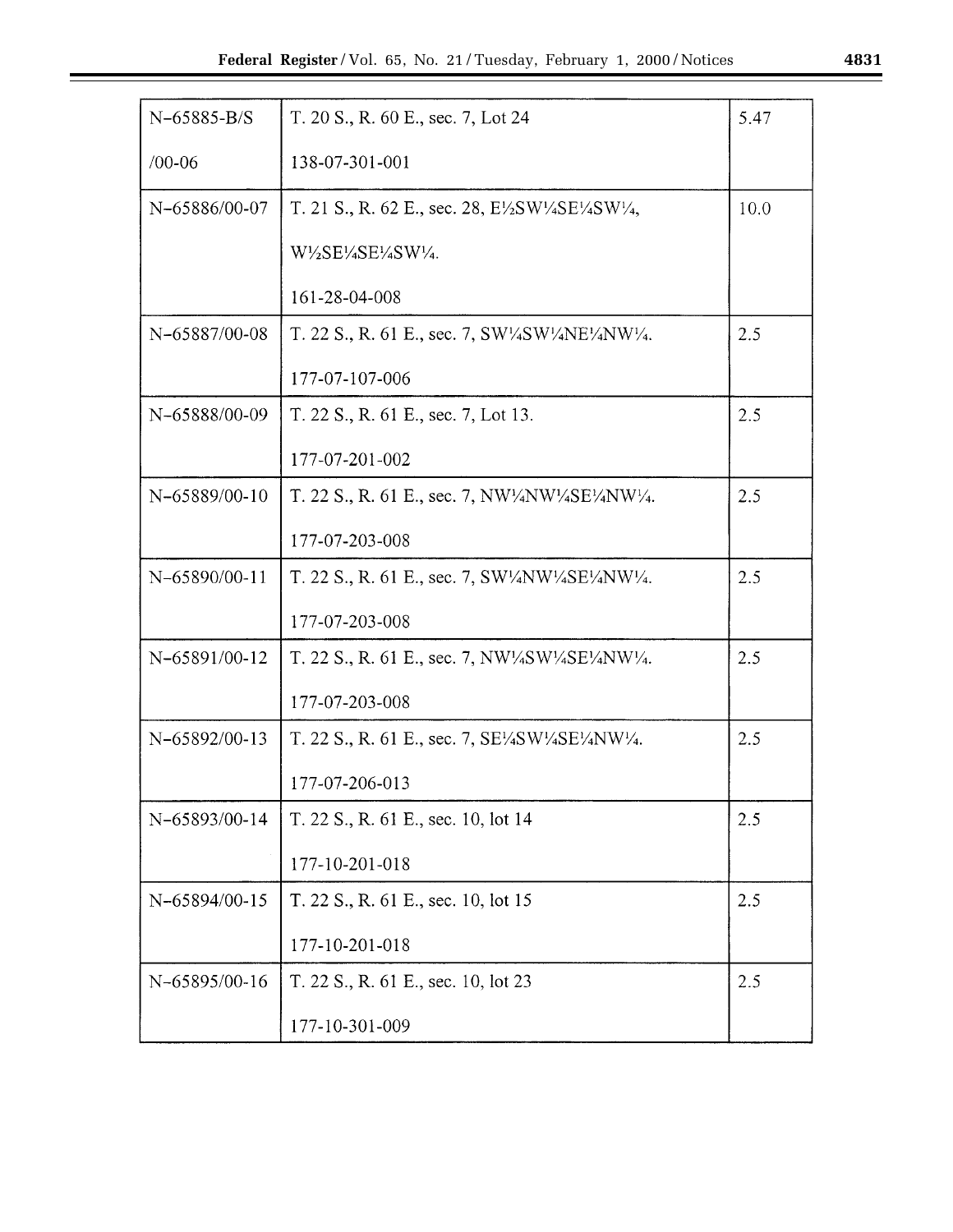| N-65896/00-17 | T. 22 S., R. 61 E., sec. 11, $N\frac{1}{2}NW\frac{1}{4}SW\frac{1}{4}SW\frac{1}{4}$ ,                                                                                                     | 17.5 |
|---------------|------------------------------------------------------------------------------------------------------------------------------------------------------------------------------------------|------|
|               | SW1/4NW1/4SW1/4SW1/4, SW1/4SW1/4SW1/4.                                                                                                                                                   |      |
|               | 177-11-401-002                                                                                                                                                                           |      |
| N-65897/00-18 | T. 22 S., R. 61 E., sec. 14, W1/2NW1/4SE1/4SE1/4NE1/4.                                                                                                                                   | 1.25 |
|               | 177-14-602-009                                                                                                                                                                           |      |
| N-65898/00-19 | T. 22 S., R. 61 E., sec. 14, E <sup>1</sup> / <sub>2</sub> SW <sup>1</sup> / <sub>4</sub> SW <sup>1</sup> / <sub>4</sub> SE <sup>1</sup> / <sub>4</sub> NE <sup>1</sup> / <sub>4</sub> , | 2.5  |
|               | W1/2SE1/4SW1/4SE1/4NE1/4.                                                                                                                                                                |      |
|               | 177-14-602-011                                                                                                                                                                           |      |
| N-65899/00-20 | T. 22 S., R. 61 E., sec. 14, NE <sup>1</sup> / <sub>4</sub> SE <sup>1</sup> / <sub>4</sub> SE <sup>1</sup> / <sub>4</sub> NE <sup>1</sup> / <sub>4</sub> .                               | 2.5  |
|               | 177-14-602-022                                                                                                                                                                           |      |
| N-65900/00-21 | T. 22 S., R. 61 E., sec. 14, W <sup>1</sup> / <sub>2</sub> NW <sup>1</sup> / <sub>4</sub> NW <sup>1</sup> / <sub>4</sub> NW <sup>1</sup> / <sub>4</sub> SE <sup>1</sup> / <sub>4</sub> . | 1.25 |
|               | 177-14-701-001                                                                                                                                                                           |      |
| N-65901/00-22 | T. 22 S., R. 61 E., sec. 14, $E\frac{\lambda}{N}W\frac{\lambda}{N}W\frac{\lambda}{N}W\frac{\lambda}{N}E\frac{\lambda}{N}$ .                                                              | 1.25 |
|               | 177-14-701-001                                                                                                                                                                           |      |
| N-65902/00-23 | T. 22 S., R. 61 E., sec. 14, W $\frac{1}{2}$ NE $\frac{1}{4}$ NW $\frac{1}{4}$ NW $\frac{1}{4}$ SE $\frac{1}{4}$ .                                                                       | 1.25 |
|               | 177-14-701-001                                                                                                                                                                           |      |
| N-65903/00-24 | T. 22 S., R. 61 E., sec. 14, NW1/4NE1/4NW1/4SE1/4.                                                                                                                                       | 2.5  |
|               | 177-14-701-001                                                                                                                                                                           |      |
| N-65904/00-25 | T. 22 S., R. 61 E., sec. 14, NE <sup>1</sup> / <sub>4</sub> NE <sup>1</sup> / <sub>4</sub> NW <sup>1</sup> / <sub>4</sub> SE <sup>1</sup> / <sub>4</sub> .                               | 2.5  |
|               | 177-14-701-001                                                                                                                                                                           |      |
| N-65905/00-26 | T. 22 S., R. 61 E., sec. 14, $NE'/4NW'/4NE'/4SE'/4$ .                                                                                                                                    | 2.5  |
|               | 177-14-701-001                                                                                                                                                                           |      |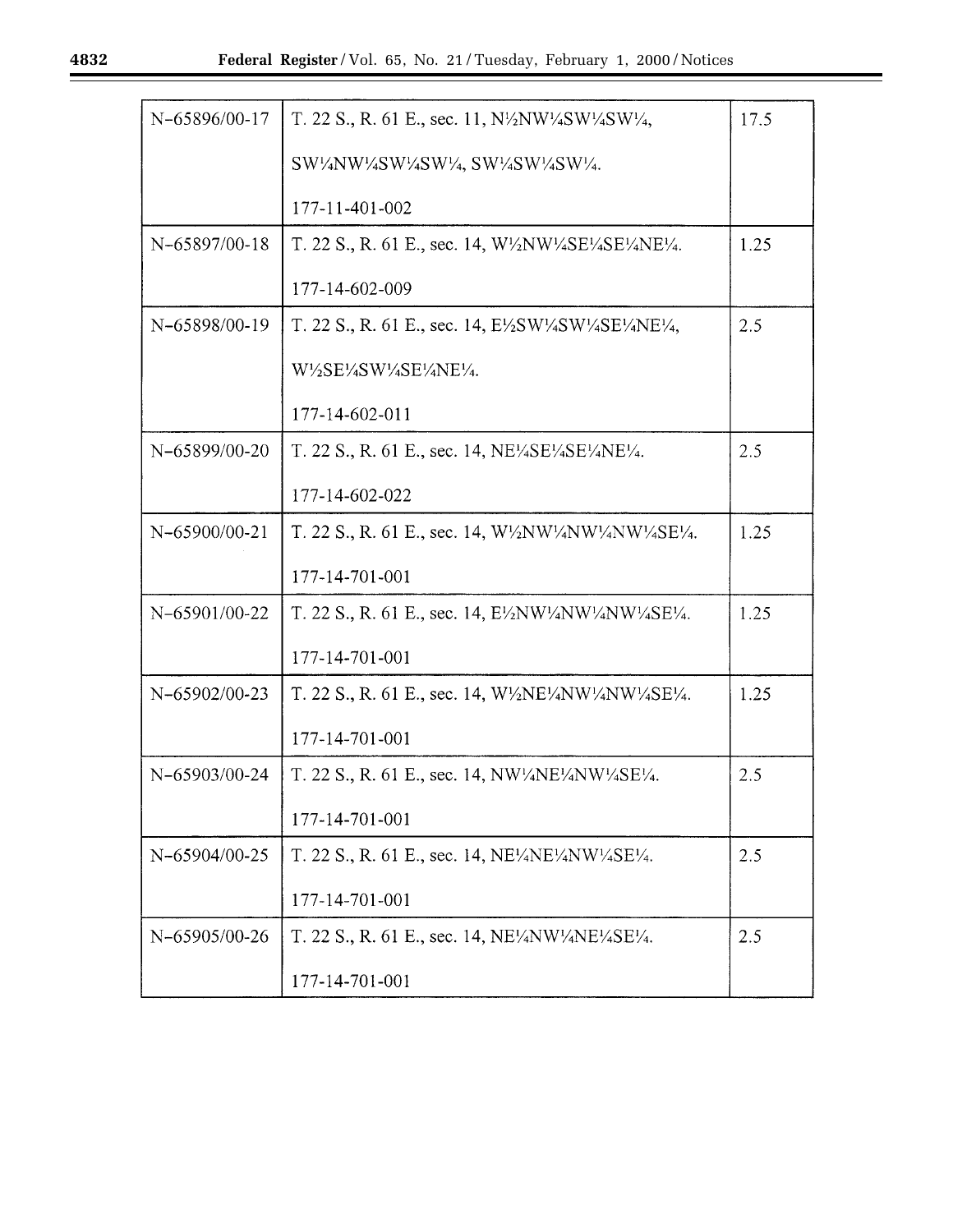| N-65906/00-27 | T. 22 S., R. 61 E., sec. 14, NE <sup>1</sup> / <sub>4</sub> NE <sup>1</sup> / <sub>4</sub> NE <sup>1</sup> / <sub>4</sub> SE <sup>1</sup> / <sub>4</sub> ,                               | 17.5 |
|---------------|------------------------------------------------------------------------------------------------------------------------------------------------------------------------------------------|------|
|               | W <sup>1</sup> /2NW <sup>1</sup> /4NE <sup>1</sup> /4NE <sup>1</sup> /4SE <sup>1</sup> /4, S <sup>1</sup> /2NE <sup>1</sup> /4NE <sup>1</sup> /4SE <sup>1</sup> /4,                      |      |
|               | NE <sup>1</sup> /4SE <sup>1</sup> /4NE <sup>1</sup> /4SE <sup>1</sup> /4W <sup>1</sup> /2NW <sup>1</sup> /4SE <sup>1</sup> /4NE <sup>1</sup> /4SE <sup>1</sup> /4,                       |      |
|               | S1/2SE1/4NE1/4SE1/4.                                                                                                                                                                     |      |
|               | 177-14-701-001                                                                                                                                                                           |      |
| N-65907/00-28 | T. 22 S., R. 61 E., sec. 14, E <sup>1</sup> / <sub>2</sub> SW <sup>1</sup> / <sub>4</sub> NW <sup>1</sup> / <sub>4</sub> NW <sup>1</sup> / <sub>4</sub> SE <sup>1</sup> / <sub>4</sub> , | 2.5  |
|               | W1/2SE1/4NW1/4NW1/4SE1/4.                                                                                                                                                                |      |
|               | 177-14--701-001                                                                                                                                                                          |      |
| N-65908/00-29 | T. 22 S., R. 61 E., sec. 14, $E\frac{\sqrt{2}}{2SW^2}N E\frac{\sqrt{2}}{4NW^2}S E\frac{\sqrt{2}}{4}$ .                                                                                   | 1.25 |
|               | 177-14-701-001                                                                                                                                                                           |      |
| N-65909/00-30 | T. 22 S., R. 61 E., sec. 14, SE1/4NE1/4NW1/4SE1/4.                                                                                                                                       | 2.5  |
|               | 177-14-701-001                                                                                                                                                                           |      |
| N-65910/00-31 | T. 22 S., R. 61 E., sec. 14, $SW\frac{1}{4}NW\frac{1}{4}NE\frac{1}{4}SE\frac{1}{4}$ .                                                                                                    | 2.5  |
|               | 177-14-701-001                                                                                                                                                                           |      |
| N-65911/00-32 | T. 22 S., R. 61 E., sec. 14, SE <sup>1</sup> / <sub>4</sub> NW <sup>1</sup> / <sub>4</sub> NE <sup>1</sup> / <sub>4</sub> SE <sup>1</sup> / <sub>4</sub> .                               | 2.5  |
|               | 177-14-701-001                                                                                                                                                                           |      |
| N-65912/00-33 | T. 22 S., R. 61 E., sec. 14, $W'/2NE'/4SW'/4NW'/4SE'/4.$                                                                                                                                 | 1.25 |
|               | 177-14-701-001                                                                                                                                                                           |      |
| N-65913/00-34 | T. 22 S., R. 61 E., sec. 14, $E\frac{\text{V}}{2}NE\frac{\text{V}}{4}SW\frac{\text{V}}{4}NW\frac{\text{V}}{4}SE\frac{\text{V}}{4}$ ,                                                     | 2.5  |
|               | W½NW½SE¼NW½SE½.                                                                                                                                                                          |      |
|               | 177-14-701-001                                                                                                                                                                           |      |
| N-65914/00-35 | T. 22 S., R. 61 E., sec. 14, NE <sup>1</sup> / <sub>4</sub> SE <sup>1</sup> / <sub>4</sub> NW <sup>1</sup> / <sub>4</sub> SE <sup>1</sup> / <sub>4</sub> .                               | 2.5  |
|               | 177-14-701-001                                                                                                                                                                           |      |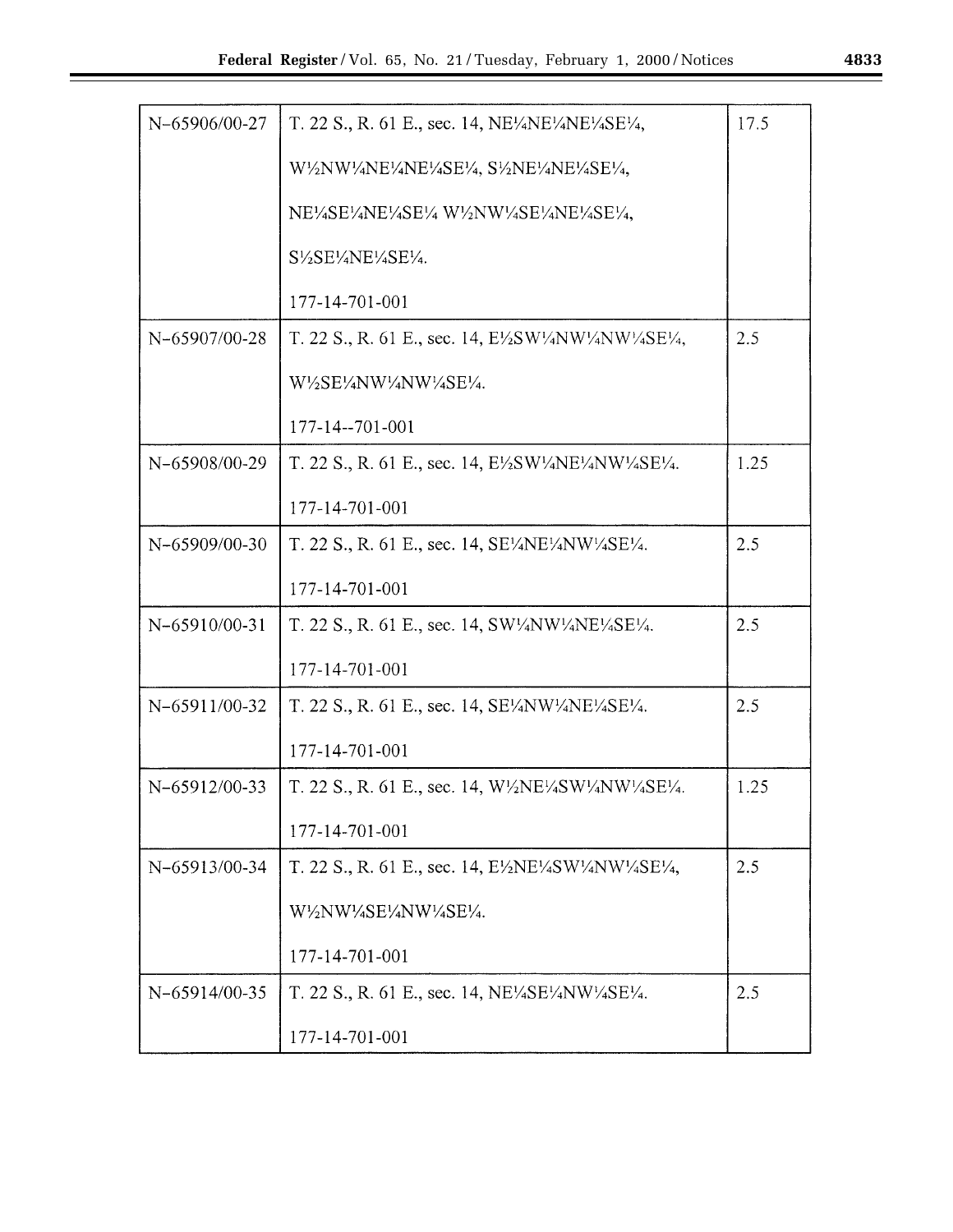| N-65915/00-36 | T. 22 S., R. 61 E., sec. 14, E½NW¼SW¼NE¼SE¼.                                                                                                                                             | 1.25 |
|---------------|------------------------------------------------------------------------------------------------------------------------------------------------------------------------------------------|------|
|               | 177-14-701-001                                                                                                                                                                           |      |
| N-65916/00-37 | T. 22 S., R. 61 E., sec. 14, $E\frac{\lambda}{2}NE\frac{\lambda}{4}SW\frac{\lambda}{4}NE\frac{\lambda}{4}SE\frac{\lambda}{4}$ .                                                          | 1.25 |
|               | 177-14-701-001                                                                                                                                                                           |      |
| N-65917/00-38 | T. 22 S., R. 61 E., sec. 14, E½SE½SW½NW½SE½.                                                                                                                                             | 1.25 |
|               | 177-14-701-001                                                                                                                                                                           |      |
| N-65918/00-39 | T. 22 S., R. 61 E., sec. 14, $SW\frac{1}{4SE}$ / $AW\frac{1}{4SE}$ / $4$ .                                                                                                               | 2.5  |
|               | 177-14-701-001                                                                                                                                                                           |      |
| N-65919/00-40 | T. 22 S., R. 61 E., sec. 14, SE <sup>1</sup> / <sub>4</sub> SE <sup>1</sup> / <sub>4</sub> NW <sup>1</sup> / <sub>4</sub> SE <sup>1</sup> / <sub>4</sub> .                               | 2.5  |
|               | 177-14-701-001                                                                                                                                                                           |      |
| N-65920/00-41 | T. 22 S., R. 61 E., sec. 14, $E\frac{\text{V}}{\text{S}}W\frac{\text{V}}{\text{4}}SW\frac{\text{V}}{\text{4}}NE\frac{\text{V}}{\text{4}}SE\frac{\text{V}}{\text{4}}.$                    | 1.25 |
|               | 177-14-701-001                                                                                                                                                                           |      |
| N-65921/00-42 | T. 22 S., R. 61 E., sec. 14, $E\frac{\text{V}}{2}SE\frac{\text{V}}{4}SW\frac{\text{V}}{4}NE\frac{\text{V}}{4}SE\frac{\text{V}}{4}$ .                                                     | 1.25 |
|               | 177-14-701-001                                                                                                                                                                           |      |
| N-65922/00-43 | T. 22 S., R. 61 E., sec 14, $W\frac{1}{2}SW\frac{1}{4}SW\frac{1}{4}NW\frac{1}{4}SE\frac{1}{4}$ .                                                                                         | 1.25 |
|               | 177-14-701-019                                                                                                                                                                           |      |
| N-65923/00-44 | T. 22 S., R. 61 E., sec. 14, W <sup>1</sup> / <sub>2</sub> NE <sup>1</sup> / <sub>4</sub> NE <sup>1</sup> / <sub>4</sub> SW <sup>1</sup> / <sub>4</sub> SE <sup>1</sup> / <sub>4</sub> . | 1.25 |
|               | 177-14-801-003                                                                                                                                                                           |      |
| N-65924/00-45 | T. 22 S., R. 61 E., sec. 14, W1/2NE1/4SE1/4SW1/4SE1/4.                                                                                                                                   | 1.25 |
|               | 177-14-801-010                                                                                                                                                                           |      |
| N-65925/00-46 | T. 22 S., R. 61 E., sec. 14, $W\text{/}S\text{E}\text{/}4\text{SE}\text{/}4\text{SW}\text{/}4\text{SE}\text{/}4.$                                                                        | 1.25 |
|               | 177-14-801-010                                                                                                                                                                           |      |
| N-65926/00-47 | T. 22 S., R. 61 E., sec. 14, $W\frac{1}{2}NW\frac{1}{4}SW\frac{1}{4}SE\frac{1}{4}SE\frac{1}{4}$ .                                                                                        | 1.25 |
|               | 177-14-802-005                                                                                                                                                                           |      |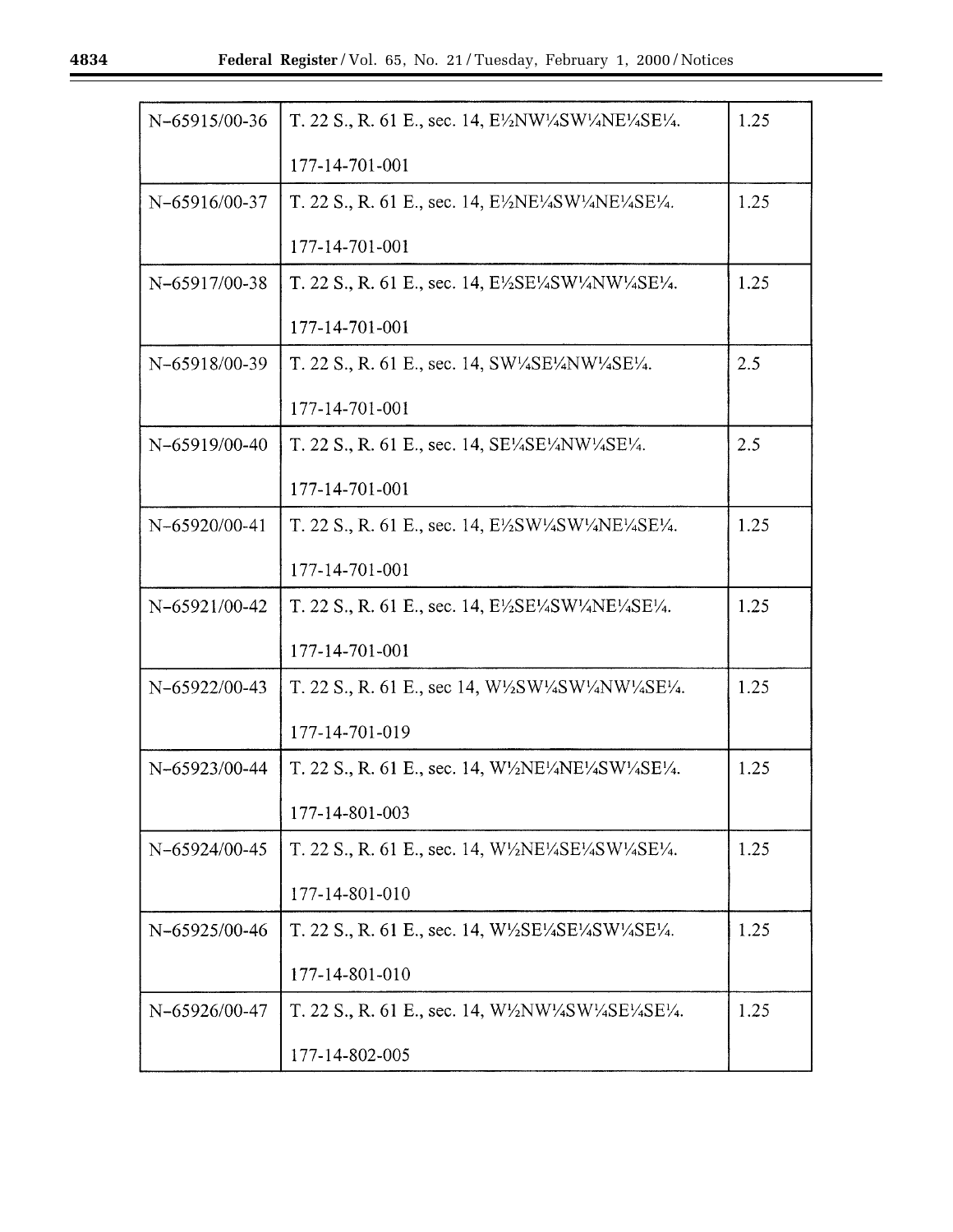| N-65927/00-48 | T. 22 S., R. 61 E., sec. 14, E <sup>1</sup> / <sub>2</sub> SE <sup>1</sup> / <sub>4</sub> SE <sup>1</sup> / <sub>4</sub> SE <sup>1</sup> / <sub>4</sub> SE <sup>1</sup> / <sub>4</sub> . | 1.25 |
|---------------|------------------------------------------------------------------------------------------------------------------------------------------------------------------------------------------|------|
|               | 177-14-802-013                                                                                                                                                                           |      |
| N-65928/00-49 | T. 22 S., R. 61 E., sec. 16, lot 167                                                                                                                                                     | 2.5  |
|               | 177-16-701-034                                                                                                                                                                           |      |
| N-65929/00-50 | T. 22 S., R. 61 E., sec. 16, lot 198                                                                                                                                                     | 2.5  |
|               | 177-16-701-046                                                                                                                                                                           |      |
| N-65930/00-51 | T. 22 S., R. 61 E., sec. 16, lot 199                                                                                                                                                     | 2.5  |
|               | 177-16-802-009                                                                                                                                                                           |      |
| N-65931/00-52 | T. 22 S., R. 61 E., sec. 16, lot 228                                                                                                                                                     | 2.5  |
|               | 177-16-802-017                                                                                                                                                                           |      |
| N-65932/00-53 | T. 22 S., R. 61 E., sec. 16, lot 237                                                                                                                                                     | 2.5  |
|               | 177-16-802-021                                                                                                                                                                           |      |
| N-65933/00-54 | T. 22 S., R. 61 E., sec. 16, lot 233                                                                                                                                                     | 2.5  |
|               | 177-16-802-029                                                                                                                                                                           |      |
| N-65934/00-55 | T. 22 S., R. 61 E., sec. 17, $W\frac{\sqrt{S}}{S}E\frac{\sqrt{4}}{4}SW\frac{\sqrt{4}}{4}W\frac{\sqrt{2}}{4}E\frac{\sqrt{4}}{4}$ .                                                        | 1.25 |
|               | 177-17-701-011                                                                                                                                                                           |      |
| N-65935/00-56 | T. 22 S., R. 61 E., sec. 17, $W\frac{1}{2}SW\frac{1}{4}SE\frac{1}{4}NW\frac{1}{4}SE\frac{1}{4}$ .                                                                                        | 1.25 |
|               | 177-17-701-013                                                                                                                                                                           |      |
| N-65936/00-57 | T. 22 S., R. 61 E., sec. 17, E $\frac{1}{2}SE\frac{1}{4}SE\frac{1}{4}NW\frac{1}{4}SE\frac{1}{4}$ .                                                                                       | 1.25 |
|               | 177-17-701-016                                                                                                                                                                           |      |
|               |                                                                                                                                                                                          |      |
|               |                                                                                                                                                                                          |      |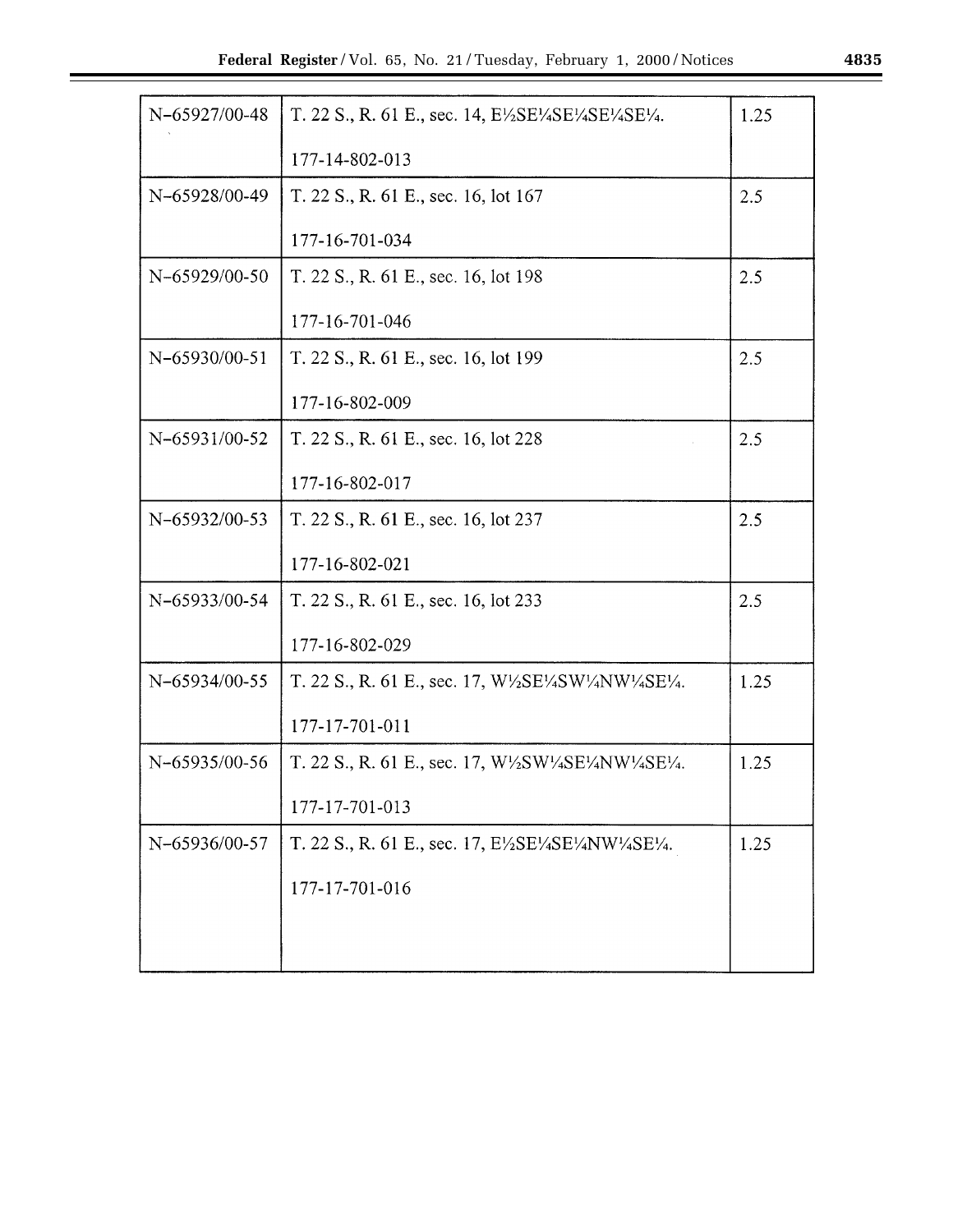| N-65937/00-58   | T. 22 S., R. 61 E., sec. 17, N½NE½SW½SE½,                                                                                                                                                                                                                                                | 17.5 |
|-----------------|------------------------------------------------------------------------------------------------------------------------------------------------------------------------------------------------------------------------------------------------------------------------------------------|------|
|                 | $E\frac{1}{2}SW\frac{1}{4}NE\frac{1}{4}SW\frac{1}{4}SE\frac{1}{4}$ , W $\frac{1}{2}SE\frac{1}{4}NE\frac{1}{4}SW\frac{1}{4}SE\frac{1}{4}$ ,                                                                                                                                               |      |
|                 | E½E½NW½SW½SE½, NE½SW½SW½SE½,                                                                                                                                                                                                                                                             |      |
|                 | W <sup>1</sup> /2NE <sup>1</sup> /4SE <sup>1</sup> /4SW <sup>1</sup> /4SE <sup>1</sup> /4, E <sup>1</sup> /2NW <sup>1</sup> /4SE <sup>1</sup> /4SW <sup>1</sup> /4SE <sup>1</sup> /4,                                                                                                    |      |
|                 | SW1/4SE1/4SW1/4SE1/4.                                                                                                                                                                                                                                                                    |      |
|                 | 177-17-801-002                                                                                                                                                                                                                                                                           |      |
| N-65938/00-59   | T. 22 S. R. 61 E., sec. 18, W½NE½SE½NW½SW½.                                                                                                                                                                                                                                              | 1.25 |
|                 | 177-18-303-023                                                                                                                                                                                                                                                                           |      |
| N-65939/00-60   | T. 22 S., R. 61 E., sec. 18, lot 16,                                                                                                                                                                                                                                                     | 7.5  |
|                 | W <sup>1</sup> / <sub>2</sub> SW <sup>1</sup> / <sub>4</sub> SW <sup>1</sup> / <sub>4</sub> NE <sup>1</sup> / <sub>4</sub> SW <sup>1</sup> / <sub>4</sub> , S <sup>1</sup> / <sub>2</sub> SE <sup>1</sup> / <sub>4</sub> NW <sup>1</sup> / <sub>4</sub> SW <sup>1</sup> / <sub>4</sub> . |      |
|                 | 177-18-303-023                                                                                                                                                                                                                                                                           |      |
| N-65940/00-61   | T. 22 S., R. 61 E., sec. 18, lot 14                                                                                                                                                                                                                                                      | 1.41 |
|                 | 177-18-303-027                                                                                                                                                                                                                                                                           |      |
| N-65941/00-62   | T. 22 S., R. 61 E., sec. 18, SE¼NW¼NE¼SW¼,                                                                                                                                                                                                                                               | 6.25 |
|                 | NE1/4SW1/4NE1/4SW1/4, E1/2SE1/4SW1/4NE1/4SW1/4.                                                                                                                                                                                                                                          |      |
|                 | 177-18-303-028                                                                                                                                                                                                                                                                           |      |
| $N-65942/00-63$ | T. 22 S., R. 61 E., sec. 18, SW <sup>1</sup> / <sub>4</sub> NW <sup>1</sup> / <sub>4</sub> NE <sup>1</sup> / <sub>4</sub> SW <sup>1</sup> / <sub>4</sub> .                                                                                                                               | 2.5  |
|                 | 177-18-303-028                                                                                                                                                                                                                                                                           |      |
| N-65943/00-64   | T. 22 S., R. 61 E., sec. 18, E½W½NE½SW½SW¼,                                                                                                                                                                                                                                              | 3.75 |
|                 | W1/2SE1/4NE1/4SW1/4SW1/4.                                                                                                                                                                                                                                                                |      |
|                 | 177-18-401-012                                                                                                                                                                                                                                                                           |      |
|                 |                                                                                                                                                                                                                                                                                          |      |
|                 |                                                                                                                                                                                                                                                                                          |      |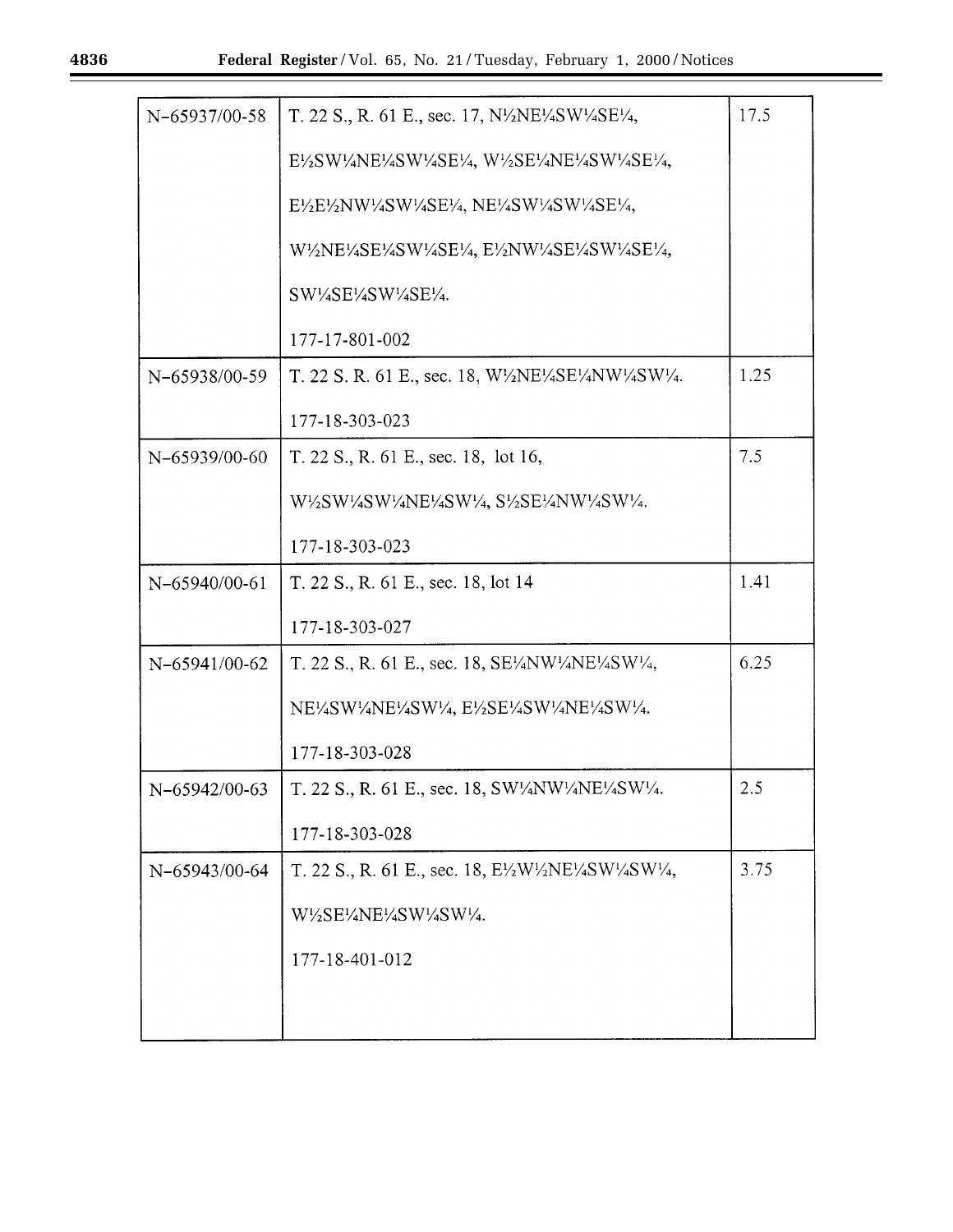| N-65944/00-65 | T. 22 S., R. 61 E., sec. 18, $W'/2NE'/4NW'/4SE'/4SW'/4.$                                                                                                                                                                                                                                 | 1.25  |
|---------------|------------------------------------------------------------------------------------------------------------------------------------------------------------------------------------------------------------------------------------------------------------------------------------------|-------|
|               | 177-18-401-027                                                                                                                                                                                                                                                                           |       |
| N-65945/00-66 | T. 22 S., R. 61 E., sec. 18, $E\frac{\text{W}}{\text{N}}E\frac{\text{W}}{\text{N}}E\frac{\text{W}}{\text{N}}SW\frac{\text{W}}{\text{N}}$                                                                                                                                                 | 20.00 |
|               | S <sup>1</sup> / <sub>2</sub> SE <sup>1</sup> / <sub>4</sub> SW <sup>1</sup> / <sub>4</sub> SW <sup>1</sup> / <sub>4</sub> , W <sup>1</sup> / <sub>2</sub> NW <sup>1</sup> / <sub>4</sub> NW <sup>1</sup> / <sub>4</sub> SE <sup>1</sup> / <sub>4</sub> SW <sup>1</sup> / <sub>4</sub> , |       |
|               | SW1/4NW1/4SE1/4SW1/4, W1/2SE1/4NW1/4SE1/4SW1/4,                                                                                                                                                                                                                                          |       |
|               | N½SW½SE½SW½, E½SW½SW½SE½SW½,                                                                                                                                                                                                                                                             |       |
|               | SE½SW½SE½SW½.                                                                                                                                                                                                                                                                            |       |
|               | 177-18-401-027                                                                                                                                                                                                                                                                           |       |
| N-65946/00-67 | T. 22 S., R. 61 E., sec. 24, SW1/4SW1/4NW1/4.                                                                                                                                                                                                                                            | 10.0  |
|               | 177-24-201-005                                                                                                                                                                                                                                                                           |       |
| N-65947/00-68 | T. 22 S., R. 61 E., sec. 28, lots 10, 139.                                                                                                                                                                                                                                               | 2.45  |
|               | 177-28-101-006                                                                                                                                                                                                                                                                           |       |
| N-65948/00-69 | T. 22 S., R. 61 E., sec. 28, lot 48                                                                                                                                                                                                                                                      | 2.5   |
|               | 177-28-201-013                                                                                                                                                                                                                                                                           |       |
| N-65949/00-70 | T. 22 S., R. 61 E., sec. 28, lot 55                                                                                                                                                                                                                                                      | 2.5   |
|               | 177-28-201-013                                                                                                                                                                                                                                                                           |       |
| N-65950/00-71 | T. 22 S., R. 61 E., sec. 28, lot 65                                                                                                                                                                                                                                                      | 2.5   |
|               | 177-28-201-013                                                                                                                                                                                                                                                                           |       |
| N-65951/00-72 | T. 22 S., R. 61 E., sec. 28, lot 66                                                                                                                                                                                                                                                      | 2.5   |
|               | 177-28-201-013                                                                                                                                                                                                                                                                           |       |
| N-65952/00-73 | T. 22 S., R. 61 E., sec. 28, lot 37                                                                                                                                                                                                                                                      | 2.5   |
|               | 177-28-201-020                                                                                                                                                                                                                                                                           |       |
| N-65953/00-74 | T. 22 S., R. 61 E., sec. 28, lot 50                                                                                                                                                                                                                                                      | 2.5   |
|               | 177-28-203-004                                                                                                                                                                                                                                                                           |       |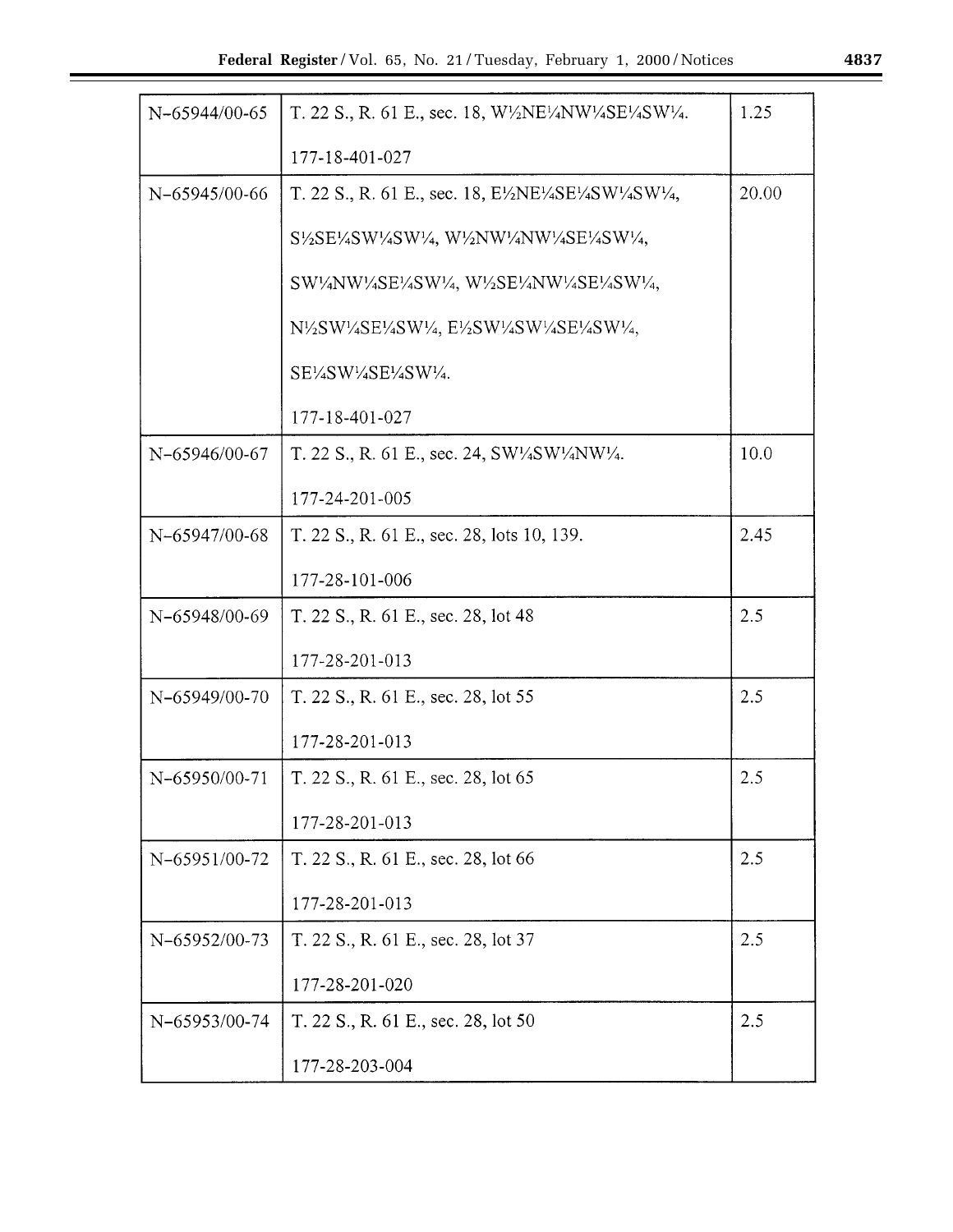| N-65954/00-75 | T. 22 S., R. 61 E., sec. 28, lot 99                                                                                                                        | 2.5 |
|---------------|------------------------------------------------------------------------------------------------------------------------------------------------------------|-----|
|               | 177-28-302-008                                                                                                                                             |     |
| N-65955/00-76 | T. 22 S., R. 61 E., sec. 28, lot 106                                                                                                                       | 2.5 |
|               | 177-28-302-008                                                                                                                                             |     |
| N-65956/00-77 | T. 22 S., R. 61 E., sec. 28, lot 102                                                                                                                       | 2.5 |
|               | 177-28-302-012                                                                                                                                             |     |
| N-65957/00-78 | T. 22 S., R. 61 E., sec. 28, lot 72                                                                                                                        | 2.5 |
|               | 177-28-302-014                                                                                                                                             |     |
| N-65958/00-79 | T. 22 S., R. 61 E., sec. 28, lot 71                                                                                                                        | 2.5 |
|               | 177-28-302-014                                                                                                                                             |     |
| N-65959/00-80 | T. 22 S., R. 61 E., sec. 28, lot 70                                                                                                                        | 2.5 |
|               | 177-28-302-014                                                                                                                                             |     |
| N-65960/00-81 | T. 22 S., R. 61 E., sec. 28, lot 69                                                                                                                        | 2.5 |
|               | 177-28-302-014                                                                                                                                             |     |
| N-65961/00-82 | T. 22 S., R. 61 E., sec. 28, lot 85                                                                                                                        | 2.5 |
|               | 177-28-302-014                                                                                                                                             |     |
| N-65962/00-83 | T. 22 S., R. 61 E., sec. 28, lot 84                                                                                                                        | 2.5 |
|               | 177-28-302-014                                                                                                                                             |     |
| N-65963/00-84 | T. 22 S., R. 61 E., sec. 28, lot 88                                                                                                                        | 2.5 |
|               | 177-28-302-014                                                                                                                                             |     |
| N-65964/00-85 | T. 22 S., R. 61 E., sec. 28, lot 87                                                                                                                        | 2.5 |
|               | 177-28-302-014                                                                                                                                             |     |
| N-65965/00-86 | T. 22 S., R. 61 E., sec. 29, SW <sup>1</sup> / <sub>4</sub> NE <sup>1</sup> / <sub>4</sub> SW <sup>1</sup> / <sub>4</sub> NE <sup>1</sup> / <sub>4</sub> . | 2.5 |
|               | 177-29-602-006                                                                                                                                             |     |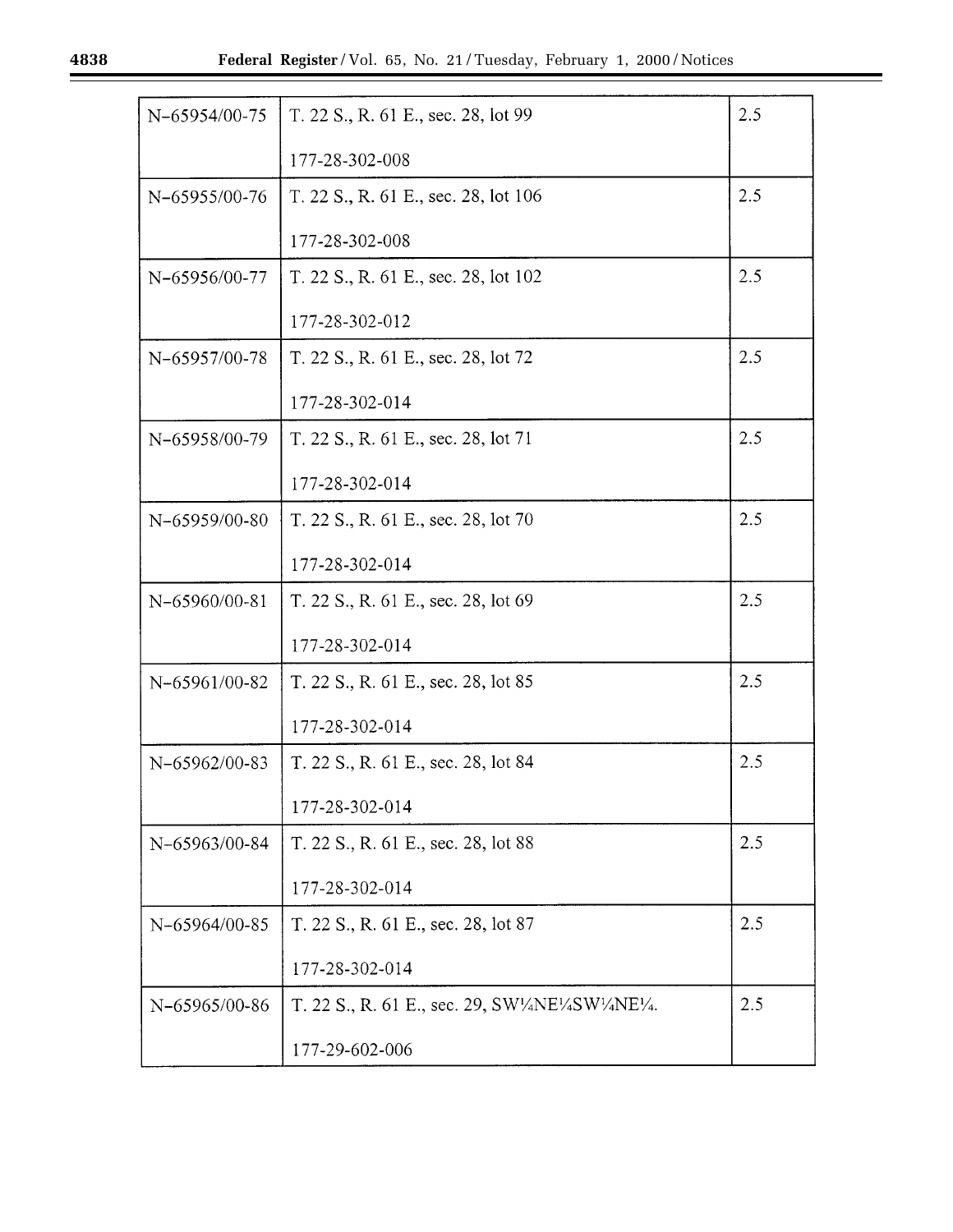| N-65966/00-87 | T. 22 S., R. 61 E., sec. 29, NE <sup>1</sup> / <sub>4</sub> NE <sup>1</sup> / <sub>4</sub> NW <sup>1</sup> / <sub>4</sub> SE <sup>1</sup> / <sub>4</sub> . | 2.5  |
|---------------|------------------------------------------------------------------------------------------------------------------------------------------------------------|------|
|               | 177-29-701-029                                                                                                                                             |      |
| N-65967/00-88 | T. 22 S., R. 63 E., sec. 9, $W\text{/}E\text{/}SE\text{/}ANE\text{/}4.$                                                                                    | 10.0 |
|               | 179-09-608-002                                                                                                                                             |      |
| N-65968/00-89 | T. 22 S., R. 63 E., sec. 9, $E\frac{\text{1}}{2}SE\frac{\text{1}}{4}SE\frac{\text{1}}{4}SE\frac{\text{1}}{4}$ .                                            | 5.0  |
|               | 179-09-806-002                                                                                                                                             |      |

## **BILLING CODE 4310–HC–C**

Until the completion of the sale, the BLM is no longer accepting land use applications nor will consider as filed, to include, but not limited to, rights-ofway, permits, leases, and will return applications on such public lands.

The terms and conditions applicable to the sale are:

#### *All Parcels Subject to the Following:*

1. A reservation of all leaseable and saleable mineral deposits in the land so patented, and to it, its permittees, licensees and lessees, the right to prospect for, mine, and remove the minerals owned by the United States under applicable law and such regulations as the Secretary of the Interior may prescribe, including all necessary access and exit rights.

2. A right-of-way is reserved for ditches and canals constructed by authority of the United States under the Act of August 30, 1890 (43 U.S.C. 945).

3. Subject to all valid and existing rights. Encumbrances have been identified on parcels 00–02, 03, 06, 07, 13–15, 17–28, 33–52, 55, 58, 61–63, 65– 68, 73, 75–82, 86–89, parcels without notation have no encumbrances of record. Encumbrances of record are available for review during business hours, 7:30 a.m. to 4:15 p.m. Monday through Friday, at the Bureau of Land Management, Las Vegas Field Office, 4765 Vegas Drive, Las Vegas, Nevada.

The parcels will be offered for competitive sale beginning at 9:00 a.m. PST, June 8 and 9, 2000, at the Clark County Commission Chambers, Clark County Government Center, 500 S. Grand Central Parkway, Las Vegas, Nevada. Registration for oral bidding will begin at 8:00 a.m. each day of the sale and will continue throughout the auction. All bidders are required to register.

In order to determine the fair market value of the subject public lands through appraisal, certain assumptions

have been made on the attributes and limitations of the lands and potential effects of local regulations and policies on potential future land uses. Through publication of this notice the Bureau of Land Management gives notice that these assumptions may not be endorsed or approved by units of local government.

Furthermore, no warranty of any kind shall be given or implied by the United States as to the potential uses of the selected lands, and conveyance of the subject lands will not be on a contingency basis. It is the buyers' responsibility to be aware of all applicable local government policies and regulations that would affect the subject lands. When conveyed out of federal ownership, the lands will be subject to any applicable reviews and approvals by the respective unit of local government for proposed future uses, and any such reviews and approvals would be the responsibility of the buyer. Any land lacking access from a public road or highway will be conveyed as such, and future access acquisition will be the responsibility of the buyer.

Each parcel will be offered by sealed bid and oral auction. All sealed bids must be received in the BLM's Las Vegas Field Office (LVFO), 4765 Vegas Drive, Las Vegas, NV 89108, by no later than 4:15 p.m. PST, June 6, 2000. Sealed bid envelopes must be marked on the front left corner with the parcel number and sale date. Bids must be for not less than the Fair Market Value (FMV) specified in the appraisal, with a separate bid submitted for each parcel. The appraisal reports will be available for public review at the BLM office on or before May 1, 2000. Each sealed bid shall be accompanied by a certified check, postal money order, bank draft, or cashier's check made payable to the Bureau of Land Management, for not less than 20 percent of the amount bid.

The highest qualified sealed bid on each parcel will determine the starting

monetary point for oral bidding. If no sealed bids are received, oral bidding will begin at the appraised FMV. The highest qualifying bid for any parcel, whether sealed or oral, shall be declared the highest bid. The apparent high bidder, if an oral bidder, must submit the required bid deposit immediately following the close of the sale in the form of cash, personal check, bank draft, money order, or any combination thereof, made payable to the Bureau of Land Management, for not less than 20 percent of the amount bid.

The remainder of the full bid price, whether sealed or oral, shall be paid within 180 calendar days of the date of the sale. Failure to pay the full price within the 180 days shall disqualify the apparent high bidder and cause the bid deposit to be forfeited to the BLM. Unsold parcels will be withdrawn from sale, but may be offered again at a future date on the Internet or at future auctions.

Federal law requires that bidders must be U.S. citizens 18 years of age or older; a corporation subject to the laws of any State or of the United States; a State, State instrumentality, or political subdivision authorized to hold property; and an entity, including but not limited to associations or partnerships, capable of holding property or interests therein under the law of the State of Nevada. Certification of qualification, including citizenship or corporation or partnership papers, shall accompany the bid deposit.

Detailed information concerning the sale, including the reservations, sale procedures and conditions, and planning and environmental documents, is available at the Bureau of Land Management, Las Vegas Field Office, 4765 Vegas Drive, Las Vegas, NV 89108, or by calling (702) 647–5114. Some of this information is also available on the Internet at http:// www.nv.blm.gov. Click on Southern Nevada Public Land Management Act,